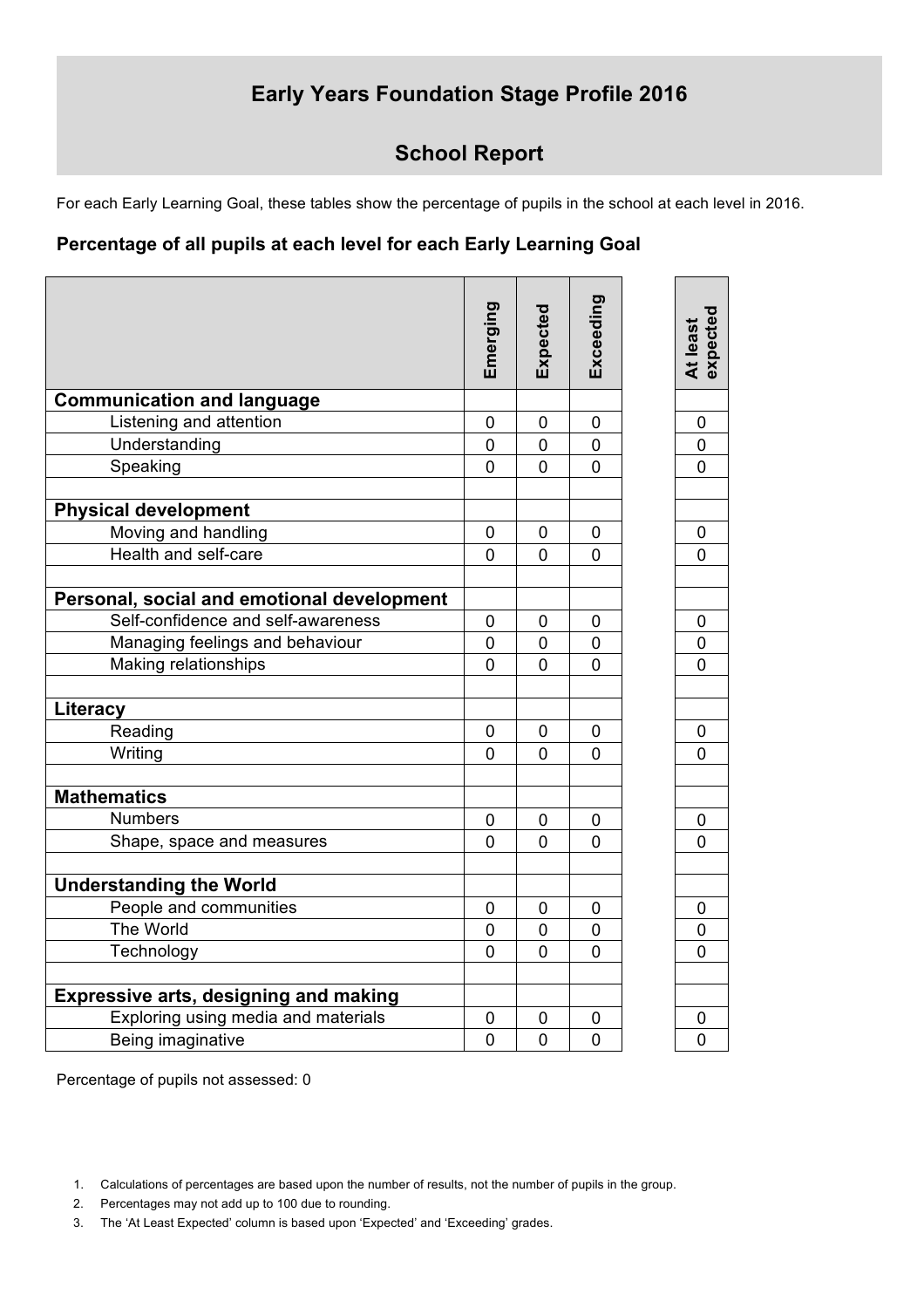### **Percentage of boys at each level for each Early Learning Goal**

|                                              | Emerging       | Expected       | Exceeding      | At least<br>expected |
|----------------------------------------------|----------------|----------------|----------------|----------------------|
| <b>Communication and language</b>            |                |                |                |                      |
| Listening and attention                      | $\mathbf 0$    | 0              | 0              | 0                    |
| Understanding                                | 0              | 0              | 0              | $\mathbf 0$          |
| Speaking                                     | 0              | 0              | 0              | 0                    |
| <b>Physical development</b>                  |                |                |                |                      |
| Moving and handling                          | $\overline{0}$ | $\overline{0}$ | 0              | 0                    |
| Health and self-care                         | $\overline{0}$ | $\Omega$       | 0              | 0                    |
| Personal, social and emotional development   |                |                |                |                      |
| Self-confidence and self-awareness           | $\pmb{0}$      | $\mathbf 0$    | 0              | 0                    |
| Managing feelings and behaviour              | $\pmb{0}$      | 0              | 0              | 0                    |
| Making relationships                         | $\overline{0}$ | $\overline{0}$ | $\overline{0}$ | $\overline{0}$       |
| Literacy                                     |                |                |                |                      |
| Reading                                      | $\mathbf 0$    | $\mathbf 0$    | 0              | 0                    |
| Writing                                      | $\overline{0}$ | 0              | 0              | 0                    |
| <b>Mathematics</b>                           |                |                |                |                      |
| <b>Numbers</b>                               | $\mathbf 0$    | $\mathbf 0$    | $\mathbf 0$    | 0                    |
| Shape, space and measures                    | 0              | 0              | 0              | 0                    |
| <b>Understanding the World</b>               |                |                |                |                      |
| People and communities                       | $\overline{0}$ | $\overline{0}$ | 0              | 0                    |
| The World                                    | 0              | 0              | 0              | 0                    |
| Technology                                   | $\overline{0}$ | $\overline{0}$ | 0              | 0                    |
| <b>Expressive arts, designing and making</b> |                |                |                |                      |
| Exploring using media and materials          | $\mathbf 0$    | 0              | 0              | 0                    |
| Being imaginative                            | 0              | 0              | 0              | 0                    |
|                                              |                |                |                |                      |

Percentage of boys not assessed: 0

- 2. Percentages may not add up to 100 due to rounding.
- 3. The 'At Least Expected' column is based upon 'Expected' and 'Exceeding' grades.

<sup>1.</sup> Calculations of percentages are based upon the number of results, not the number of pupils in the group.